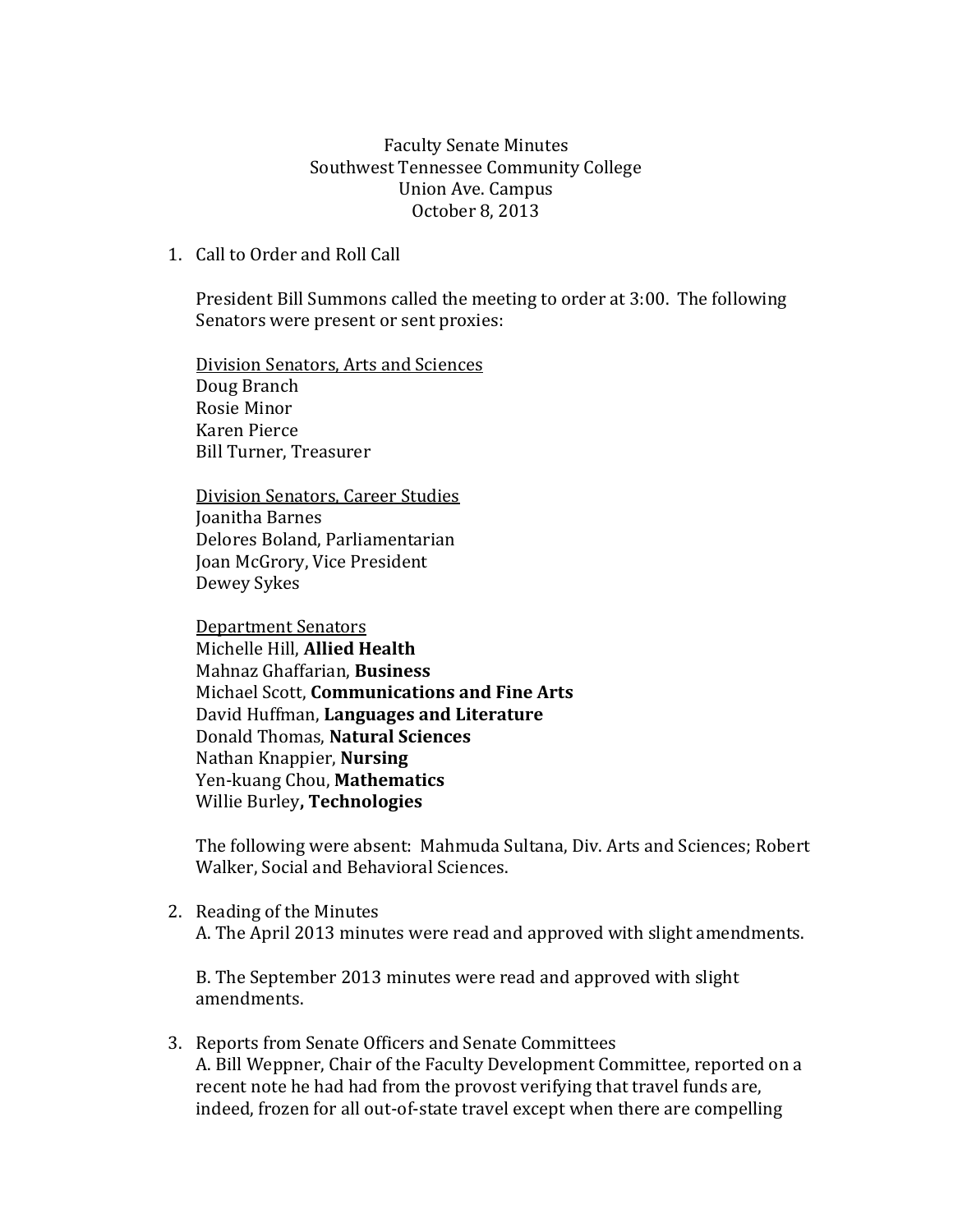reasons, like a conference dealing with a program start up or one dealing with assessment. Even in-state conferences will usually be limited to two faculty members' attendance.

Bill had many questions: what happens, at the end of the school year, to the money that is budgeted for travel, if nobody is to receive funds? Bill Summons thought he could get answers from the provost about some of his questions.

A discussion ensued during which senators voiced concerns that the there is a shortsightedness to this travel-policy. Many points were brought up, including the unfairness of asking faculty to be evaluated on the basis of professional activity without giving faculty the means to be professionally active. Another point: why can't the college at least help pay for professional development travel, even if it cannot pay the full cost?

B. Donald Thomas, Chair of the Grades Appeal Committee, noted his committee's displeasure that the provost has asked members to work voluntarily, without compensation, during the summer in order to review grade appeals turned in after the previous spring's grades are submitted. Donald said that the committee is, however, willing to review these appeals immediately after Aug. 15, when the contract year begins. Bill Summons agreed to convey this message to the provost. The Senate showed no inclination to rescind its previous endorsement of the policy written by Don and endorsed by his committee.

C. The following summarizes Bill Summons' report on a recent meeting between the SEC and senior staff, which he described as cordial:

President Essex, citing low enrollment, had decided that bonuses for faculty and staff would be impossible. Asked whether the college was in the process of re-evaluating the need for an excess of middle-management positions, the president replied that the college was attempting cross training, so that when middle managers retire or leave positions can be combined.

The president reported that a new center should be opened in Whitehaven by Spring 2015.

Asked whether there was a goal for what percentage of our faculty should be tenured or tenure-track, senior staff replied that there was no goal, but that tenure positions are not being systematically eliminated. Senior staff also reported a goal for the nursing department: 50% increase in enrollment.

Provost Joanne Bassett responded to questions about advising between semesters, specifically during the time between the end of the Fall semester and the beginning of the Spring semester. She said that there should be one